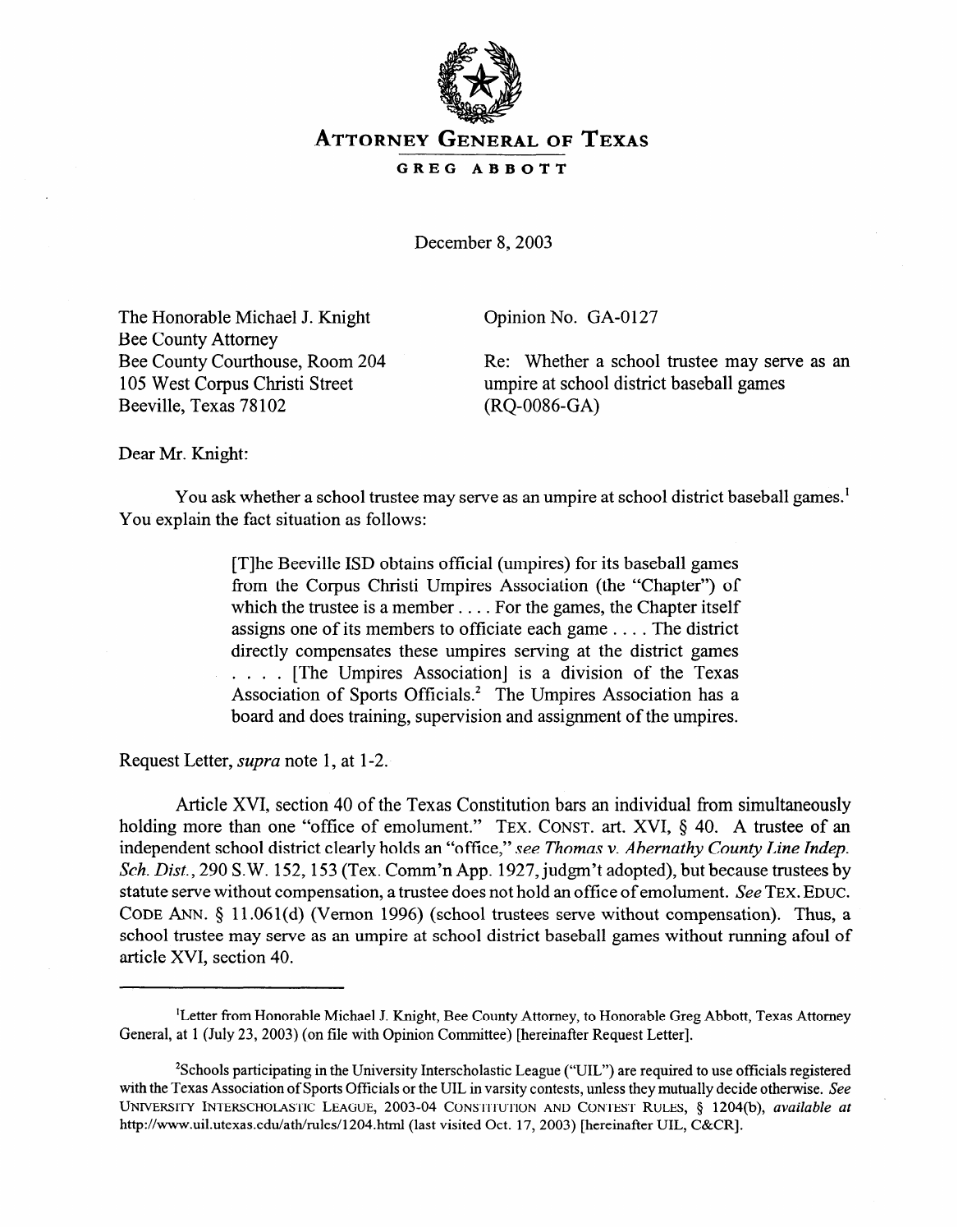We must also consider the common-law doctrine of incompatibility, which is independent of article XVI, section 40. See Tex. Att'y Gen. Op. No. GA-0015 (2003) at 1. Three aspects of common-law incompatibility have been recognized by the courts and the attorney general: (1) selfappointment; (2) self-employment; and (3) conflicting loyalties. See *id.* The self-appointment aspect of incompatibility was described by the Texas Supreme *Court* in *Ehlinger v. Clark:* 

> It is because of the obvious incompatibility of being both a member of a body making the appointment and an appointee of that body that the courts have with great unanimity throughout the country declared that all officers who have the appointing power are disqualified for appointment to the offices to which they may appoint.

*Ehlinger v. Clark,* 8 S.W.2d 666, 674 (Tex. 1928). Self-appointment incompatibility is not applicable to the situation you pose because the board of trustees does not appoint the umpires. Rather, the umpires are appointed by the Corpus Christi Umpires Association, a private organization. See Request Letter, *supra* note 1, at 2.

Self-employment incompatibility is a doctrine derived from the self-appointment aspect of incompatibility. In 1975, the attorney general concluded, on the basis of *Ehlinger v. Clark* and outof-state authority, that the "positions of public school teacher for an independent school district and trustee for the same district are legally incompatible and cannot be simultaneously occupied by the same person." Tex. Att'y Gen. LA-114 (1975) at 8; see also Tex. Att'y Gen. Op. No. JC-0371 (2001); Tex. Att'y Gen. LO-97-034. An umpire in the fact situation you describe is not, however, an employee of the school district. Rather, he or she stands in the guise of an independent contractor.<sup>3</sup> As already noted, the Corpus Christi Umpires Association, a private organization, assigns an umpire to officiate each game. Moreover, the situation is unlike that of Attorney General Opinion JC-0371, in which this office said that a school trustee was not permitted "to serve as a volunteer, unpaid, part-time history teacher [in his district] for one period a day . . . for a single semester." Tex. Att'y Gen. Op. No. JC-0371 (2001) at 1. That opinion noted that *supervision* is the key to self-employment incompatibility. *Id.* at 3. Under the circumstances you describe, however, the district has no supervisory authority over the umpires that referee district games. Rather, the umpires are supervised by the Corpus Christi Umpires Association.<sup>4</sup> Thus, self-employment incompatibility does not prohibit a school trustee from serving as an umpire at district games under the facts presented here. the facts presented here.

<sup>&</sup>lt;sup>3</sup>Prior opinions of this office have held that an independent contractor does not hold a "position of profit" under article XVI, section 40, and that consequently, a legislator is not barred from simultaneously serving as an independent contractor for a governmental body. See Tex. Att'y Gen. Op. No. II-1304 (1978); Tex. Att'y Gen. LO-95-022, LO-93contractor for a governmental body. See Tex. At the see Tex. At the see Tex. At the see Tex. At the see Tex. At the see Tex. At the see Tex. At the see Tex. At the see Tex. At the see Tex. At the see Tex. At the see Tex.

<sup>&</sup>lt;sup>4</sup>There is a procedure for replacing an official who is not satisfactory to the coach. See Request Letter, supra note 1, at 1; see also UIL, C&CR, § 1204(a), *supra* note 2 (officials must be satisfactory to both parties and agreed upon in advance). note 1, at 1; see *also* UIL, C&CR, *\$* 1204(a), *supra* note 2 (officials must be satisfactory to both parties and agreed upon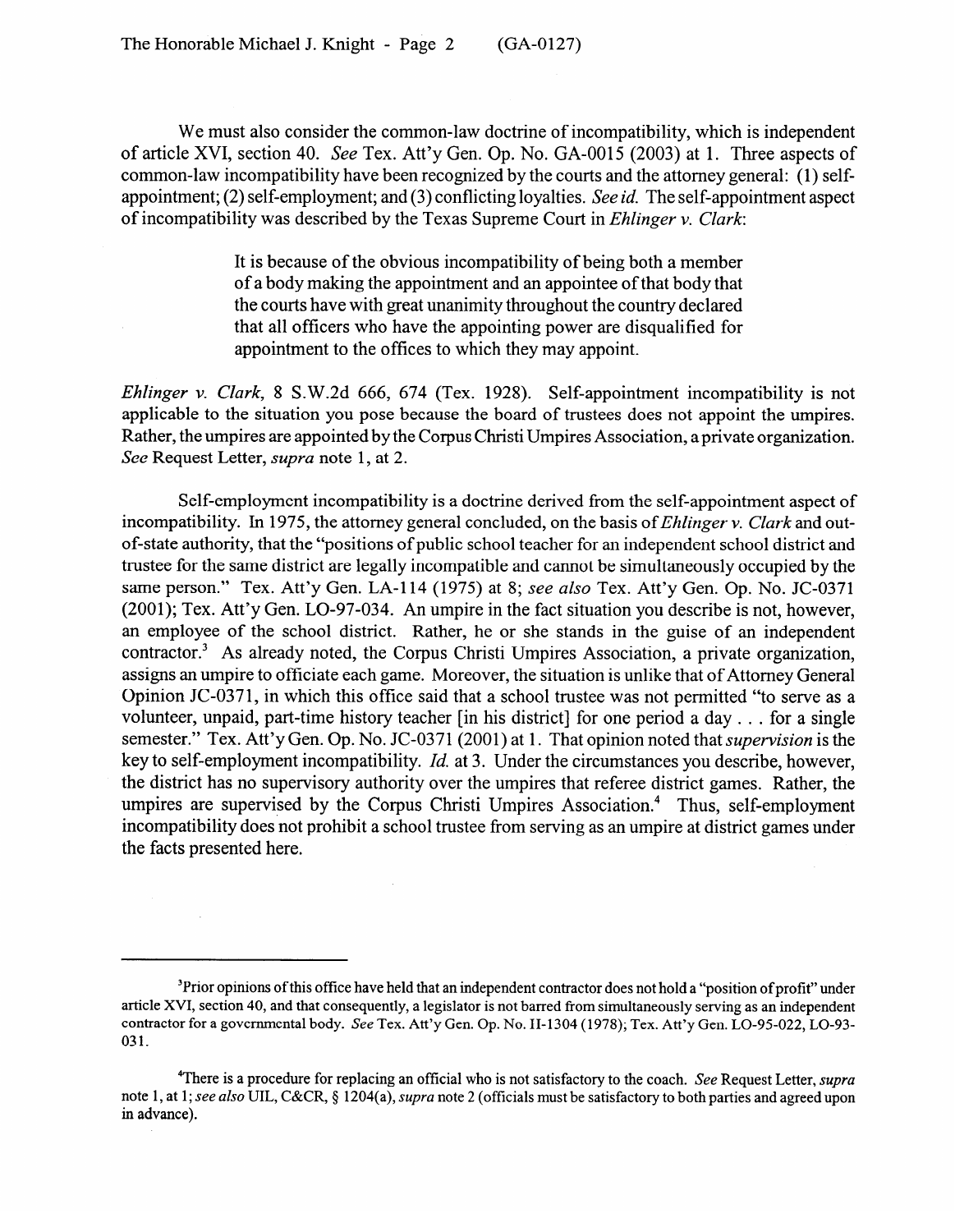The third aspect of incompatibility – conflicting loyalties – is derived from the 1927 case of *Thomas v. Abernathy County Line Independent School District,* wherein the court found the offices of school trustee and city alderman to be incompatible:

> In our opinion the offices of school trustee and alderman are incompatible; for under our system there are in the city council or board of aldermen various directory or supervisory powers exertable in respect to school property located within the city or town and in respect to the duties of school trustee performable within its limits e.g., there might well arise a conflict of discretion or duty in respect to health, quarantine, sanitary, and fire prevention regulations  $\dots$ .<br>If the same person could be a school trustee and a member of the city council or board of aldermen at the same time, school policies, in council or board of aldermen at the same time, school policies, in many important respects, would be subject to direction of the council or aldermen instead of to that of the trustees.

*Thomas* , 290 S.W. at 153. Under the conflicting loyalties doctrine, both positions must be offices in order for a conflict to occur. *See* Tex. Att'y Gen. Op. Nos. JC-0054 (1999), JM-1266 (1990). Although the position of school trustee is clearly an office, see Tex. Att'y Gen. Op. No. GA-0032  $(2003)$  (elected official holds an office), that of umpire is not. The test for determining whether a person holds a public office was articulated by the Texas Supreme Court in *Aldine Independent* **School District v. Standlev:** *School District v. Standley:* 

> [T]he determining factor which distinguishes a public officer from an employee is whether any sovereign function of the government is conferred upon the individual to be exercised by him for the benefit of the public largely independent of the control of others.  $\frac{1}{\sqrt{2}}$  of  $\frac{1}{\sqrt{2}}$  independent of  $\frac{1}{\sqrt{2}}$

*Aldine Indep. Sch. Dist. v. Standley, 280* S.W.2d 578, 583 (Tex. 1955). It is manifest that no to officiate a public school baseball game. As a result, the conflicting loyalties aspect of commonlaw incompatibility, under the facts you present, does not prohibit a school trustee from serving as an umpire at school district baseball games.<sup>5</sup> an umpire at school district baseball games?

<sup>&</sup>lt;sup>5</sup>We note that two other statutes could conceivably be relevant to your inquiry. Section 11.063 of the Education Code provides that "[a] trustee of an independent school district may not accept employment with that school district until the first anniversary of the date the trustee's membership on the board ends." TEX. EDUC. CODE ANN. § 11.063 (Vernon 1996). As we have already observed, however, the trustee in question does not act as a district employee when he serves as an umpire. Rather, he acts in the capacity of independent contractor. As a result, section 11.063 does not prohibit the kind of arrangement posed by your question. Furthermore, in the unlikely event that the trustee's position as umpire would rise to the level of a sole proprietorship in which he had a substantial interest, he would be obliged to comply with the provisions of chapter 171 of the Local Government Code.